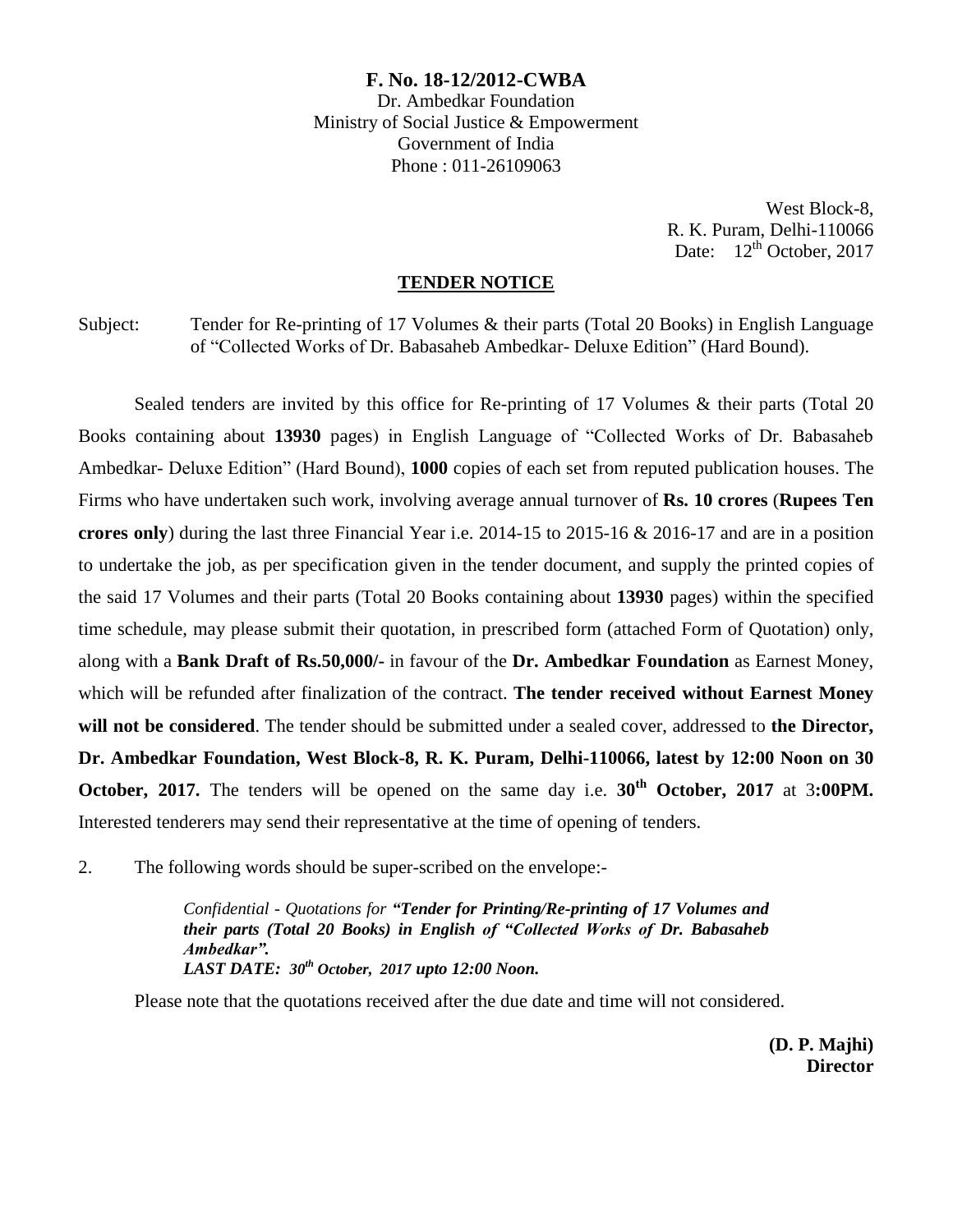### **Terms & Conditions of Tender**

- **1. Specifications**: Full Hard Bound (Deluxe Edition)
	- **a) Description**: Each volume/book may comprise about **300 to 1400** pages (as stated at the end of this Tender document- Form of Quotation), one leaf (2 pages) of frontispiece on Art paper, 8 pages of End-papers (4 pages on each side) and full hard bound cover case. The text matter/illustration etc. would be printed from the earlier printed books provided by this office. Soft copy of text and cover shall be provided to the printer by the Foundation. The re-printing of the books shall be in exact size, shape, colour & font etc. as in the previous print. The printer would submit a certificate that the work done by them is accurate/error free. The printer would submit a copy of CRC on CD and pen drive and also a duly certify hard copy. The printer may visit the office of Dr Ambedkar Foundation, West Block-8, R. K. Puram, Delhi-110066, to inspect the CWBA – English Edition Books printed earlier.
	- a) **Outer Cover**: Full hard bound cover case is to be made of 2 mm imported hard board and pasted with good quality **130** GSM P.L.C., I & IV covers and Spine will print photographs / multi colour design (comprising title, line design, some text etc.) in 4 colours bleeding in all edges. The cover will be gloss laminated and machine creased at the spine. Frontispiece will print one photograph Black & White H.T. with caption on Art paper and will be pasted in the beginning of book. All the inside text pages comprising running text are to be printed in black. Photographs in some volumes/books are to be printed in either black & white or 2 colour/4 colour. The book will be Section – Sewn with 4 page end papers on both sides. Inner side (2 pages of both endpapers will print monograms etc., bleeding on all edges in deep blue colour). Gloss laminated cover duly machine creased will be over pasted with spine, outer endpaper and frontispiece with good quality adhesive. Each set of 20 books will be wrapped / packed in good quality polythen & this individual full set of CWBA-English 20 Books (1 to 17 Volumes and their parts) should be packed in superior quality carton box  $-7$  ply, 150 GSM craft paper & outside area of the Carton Box to be printed in 2 colours (text would be provided by the Foundation) .
- **2. Validity of rate contract**: 2 years from the date of awarding the printing contract.
- **3. Size of the Volumes: - 6¼˝ X 9½˝** (approx. finished size). The size of hard cover is to be slightly bigger than the finished size of the volume/book.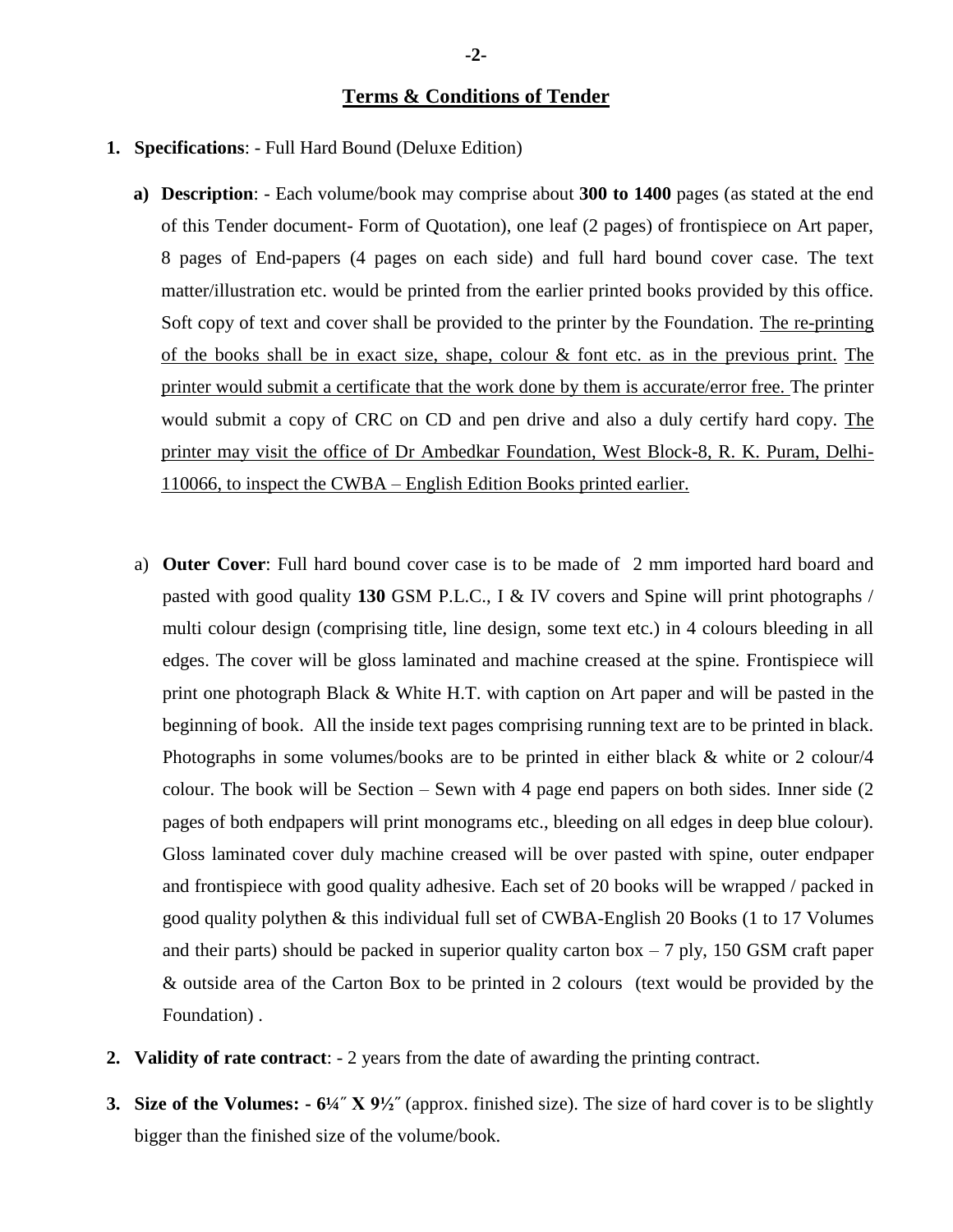- **4. Cover Design**: In Four colour as per previous print. The same title text & logo / design / photograph will be printed on hard cover case and spine as per approval of the Foundation. (**Offset Process**).
- **5. Colour**:- Cover Case :- Four Colours process Text pages: - Single Colour (Black) Frontispiece: - Single Colour (Black) End papers:- Single Colour (Blue) (end paper II & III only) Photographs in the Book : B&W/2 colours/4 colour (as per the requirement)
- **6. Language** :- English
- **7. Process of production**:- Offset Process.
- **8. Paper / Materials to be used:-** The following paper with good opacity and other material quality will be used from printer's stock.

Text pages: - **80 GSM** white Maplitho Paper of Sun Shine Super printing or alike quality.

Endpapers: - **120 GSM** white Maplitho Paper of Sun Shine Super printing or alike quality.

Frontispiece: - **130 GSM** white Art paper of Bilt Royal or alike quality.

Cover: - A Hard Bound cover case to be made by 2 mm imported hard board & PLC papers.

- i) Hard case 2 mm imported hard board
- ii) PLC paper 130 GSM Magnoster will be Glossed laminated in superior/fine quality.
- **9. Binding**: Section-Swing over pasted with hard bound cover case by Automatic Case Making Machine.
- **10. Ribbon / Thread:** Insert/Fix a suitable ribbon (5 mm silky appropriate ribbon / suitable thread in blue colour) at the top of the spine of each book, as approved by this office.
- **11. Printed Carton Box: -** Size as per requirement for packing the full set of CWBA-Hard Bound English Edition (20 Books), Carton box would be made by 7 ply of 150 GSM superior quality craft paper & outside area of the box to be printed in 2 colours as instructed by this office.
- **12. Packing and Transportation: -** Each individual full set of CWBA 20 books (1 to 17 volumes & their parts) have to be wrapped / packed in good quality polythene should be tied with Sutli/plastic tape etc. & finally such set packed in superior quality printed Carton Box .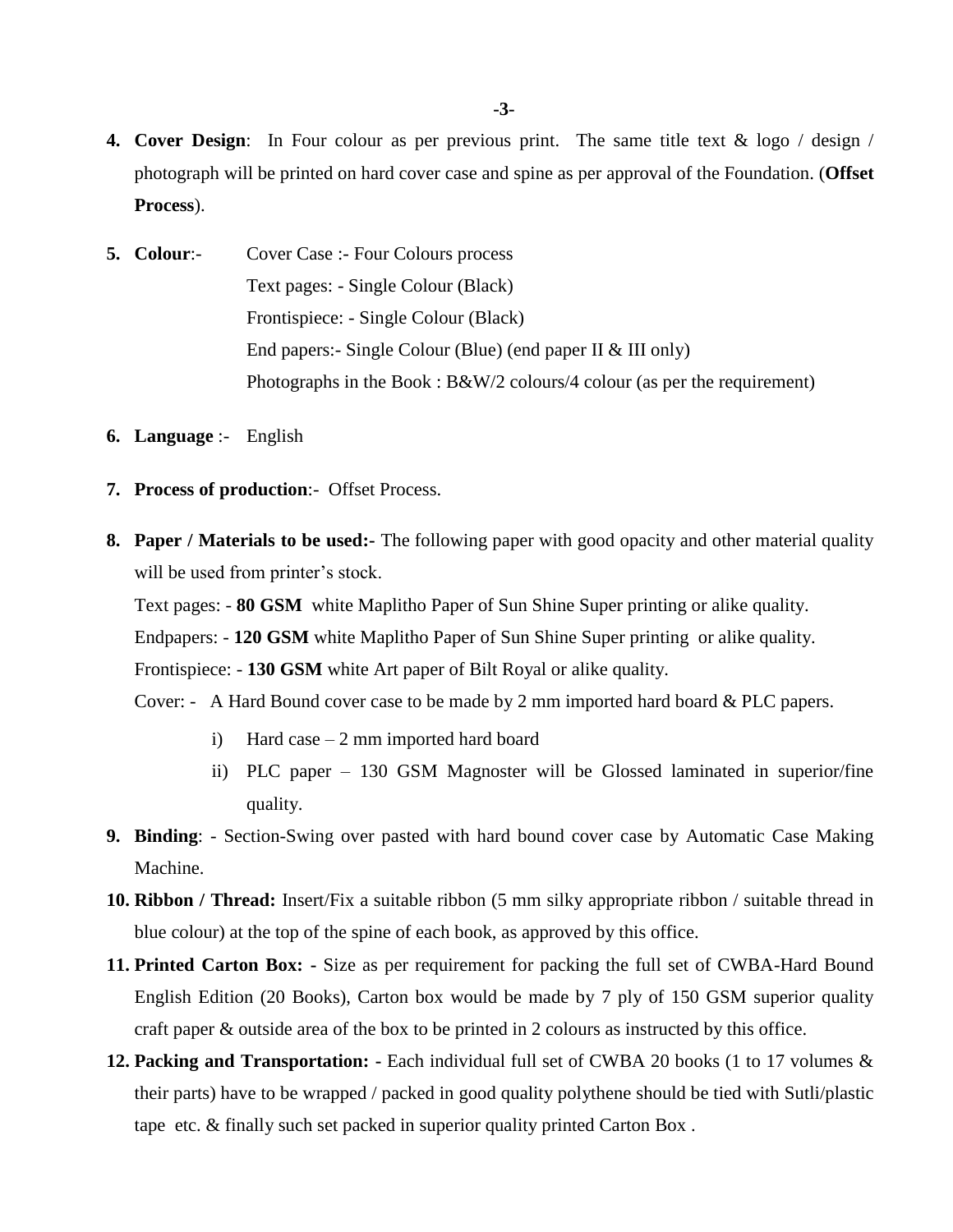Text matter for printing of Carton Box would be provided by this office. Delivery of books would be made at our Delhi / New Delhi stores / office premises or any other place in Delhi / New Delhi as required / indicated / instructed by this office. Packing  $\&$  Transportation charges should be included in quoted rates. No charges will be made separately.

**Duly signed & stamped specimen samples of paper (s) / hard board / material (also mentioned the quality, GSM and manufactures name etc.) should be enclosed with the quotation.** 

- **13. Time Schedule: -** The Printed books should be supplied **within 90 days** from the date of order. Two sample copies of each volumes will have to be submitted to Dr. Ambedkar Foundation for approval before printing of bulk copies of the each volumes and their parts.
- **14. Penalty**: Penalty will be imposed @ One Rupee per copy per day for the time taken over and above specified time to deliver the books. In case any error/mistake/deletion is found in the printed books, a penalty would be imposed on the printer as decided by this office. This decision will be final & binding.
- **15. Material for production**:- Complete text matter and photographs will be provided by this office.

#### **16. Your rates should be quoted on the following lines:**

- (i) Before quoting the rates, please ensure that tenderer should be able to complete the job within the stipulated time schedule.
- (ii) Successful tenderer will have to submit Demand Draft / FDR of the Nationalized Bank for **Rs.5,00,000/-** (Rs. Five lakh only), as Performance Security deposit, before awarding the job.
- (iii)After printing of required/ordered copies of each of the said 17 volumes and their parts, there may be requirement of additional copies. The rate quoted for re-printing at column **(4)** in the **Form of Quotation** (rates column) will be applicable for 2 years from the date of awarding of the contract.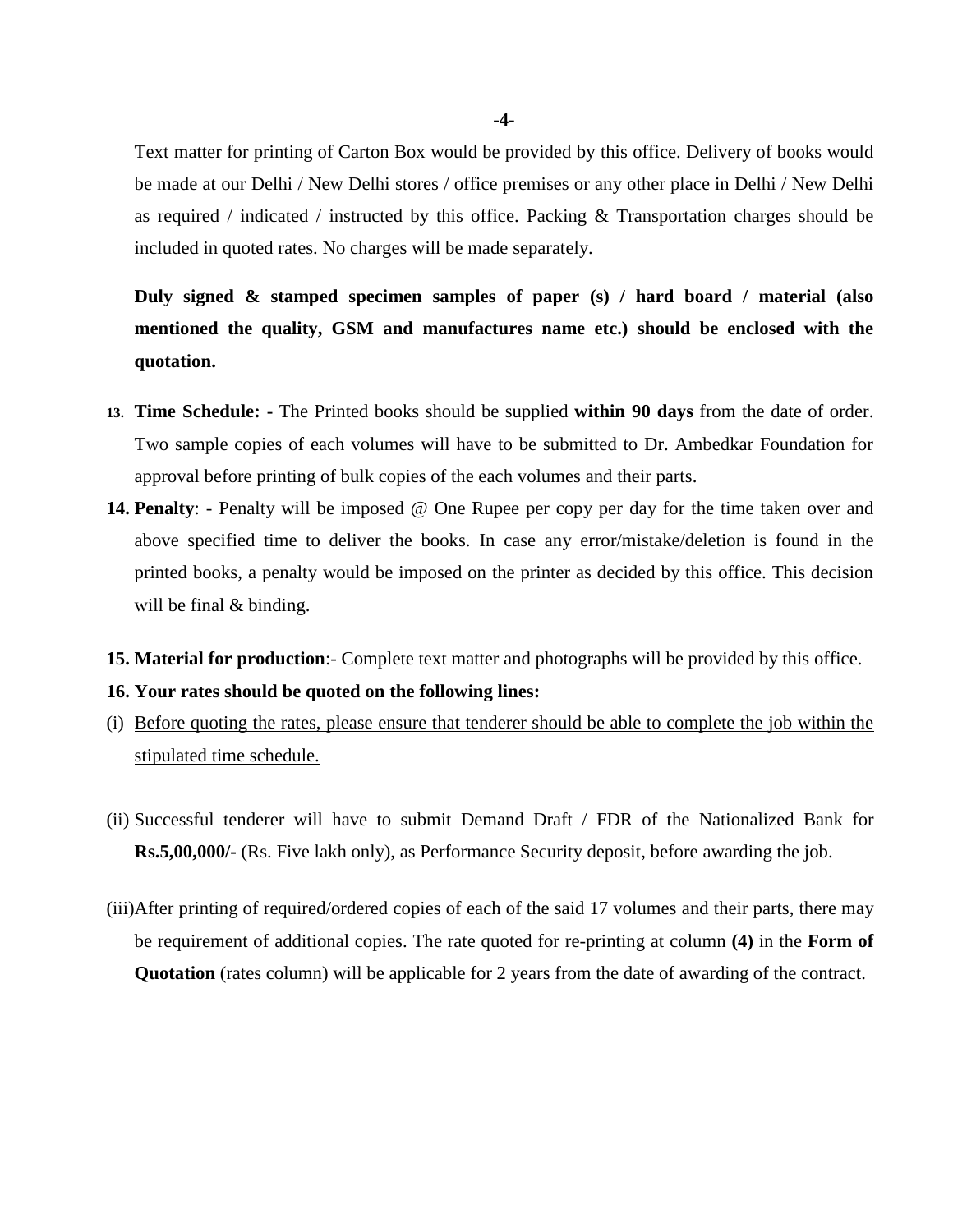#### **17. Other Terms & Conditions :-**

- a) To submit Balance Sheet for the years 2014-15,2015-16 & 2016-17 .
- b) Time Schedule must be strictly adhered to.
- c) A neat and high-class production with uniformity throughout is essential.
- d) Rates should be quoted both in words and figures and preferably typed.
- e) Bulk supply of books will be made in individual full set of CWBA English 20 Books should be wrapped / packed in polythene, tied with sutli & finally such set packed in superior quality (7 ply- 150 GSM craft paper) printed Carton Box and delivery of Books would be made at Delhi/New Delhi stores / office premises or any other place in Delhi /New Delhi as indicated/instructed by this office.
- f) Soft copy of text and cover shall be provided to the printer by the Foundation. The re-printing shall be in exact shape, size, colour and font etc as per previous print.
- g) All taxes etc. should be included in your quoted rates. No tax etc. will be paid separately.
- h) In case any error/mistake/deletion is found in the printed books, a penalty would be imposed on the printer as decided by this office. This decision will be final & binding.
- i) Defective copies if any noticed will have to be replaced by the printer at their cost or penalty would be imposed on the printer as decided by this office. This decision will be final and binding.
- j) In case of use of substandard material or material other than specified in the tender, or delay or poor performance, then liquidated damages/ penalty will be imposed as decided by this office. This decision will be final and binding.
- k) All disputes will be settled under Delhi jurisdiction.
- l) Tenderer can send their representative at the time of opening of tender.
- m) For any short supply of books, recovery will be made from printer's bill  $\omega$  sale price of the book.
- n) Specimen copies of all above Volumes/Books are available in the office of Dr. Ambedkar Foundation, West Block 8, R. K. Puram, Delhi – 110066 for inspection.
- o) The amendment to the Tender if any, shall be posted on the website of the Foundation i.e. [www.ambedkarfoundation.nic.in.](http://www.ambedkarfoundation.nic.in/)

**(D. P. Majhi) Director**